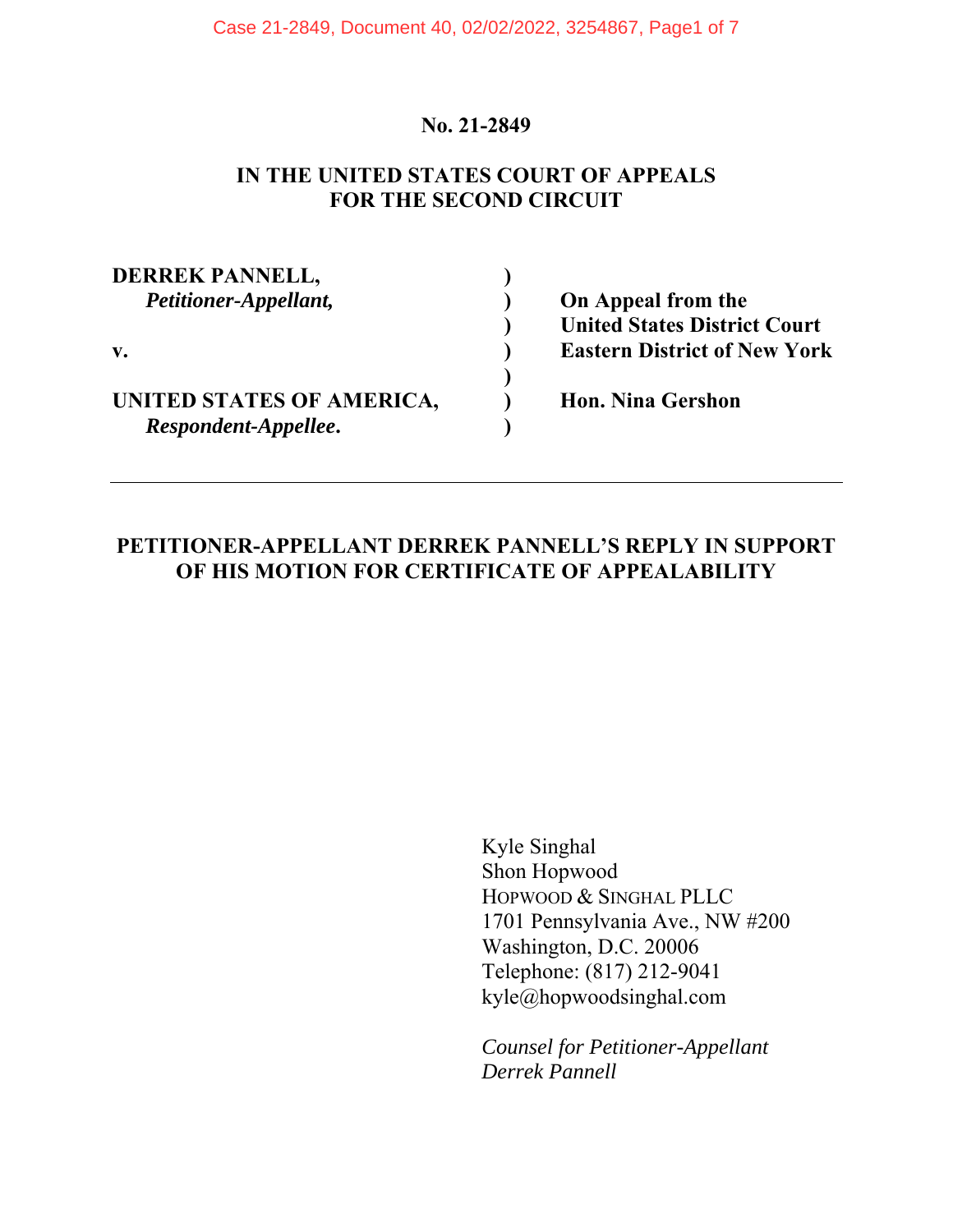Petitioner-Appellant Derrek Pannell ("Pannell") has met the standard for a certificate of appealability ("COA"), which, as the Government is aware, requires showing only that "reasonable jurists could debate" the correctness of the district court's ruling. *Slack v. McDaniel*, 529 U.S. 473, 483-84 (2000). Indeed, the Government's voluminous opposition to Pannell's Motion for a COA only confirms that Pannell has met this standard, for three reasons.

First, the Government filed a 173-page opposition and appendix, the majority of which comprises factual narrative and trial-transcript excerpts that cast Pannell in a negative light by focusing on his role in the underlying robbery. But as the Government itself states in its opposition, applying the categorical approach to determine whether Pannell's convictions count as crimes of violence requires that "courts look only to the statutory definitions . . . of [the] . . . offense, and not to the particular [underlying] facts." Gov't Opp. at 21 (quoting *United States v. Hill*, 890 F.3d 51, 55 (2d Cir. 2018)).

The facts of this robbery cannot prove whether the postal robbery *statute* is categorically a crime of violence. Of course, the facts of Pannell's case can provide useful context for illustrating the scope of the elements of the postal robbery statute—*e.g.*, to illustrate that the elements permit conviction for substantive armed postal robbery even if only a co-conspirator wields a weapon during the robbery. *See* Pannell's Motion at 10-11 (explaining that once a court determines the elements of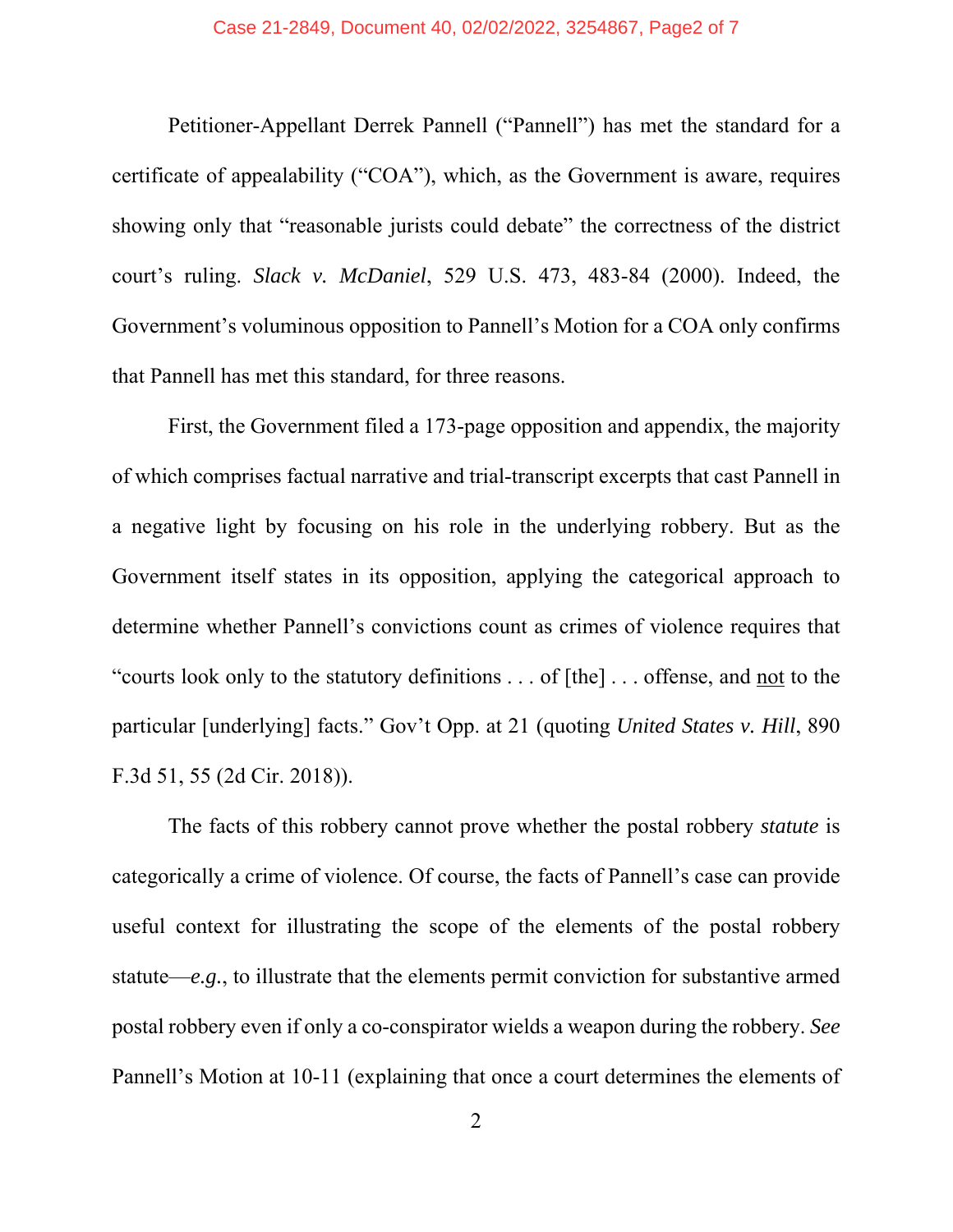a predicate conviction, it may look to facts of the defendant's case or other cases to determine whether there is a realistic probability that the minimum conduct that satisfies those elements does not constitute a crime of violence). But rather than challenging Pannell's rightly hypothetical explanation of how "a defendant" could "be convicted of substantive postal robbery even if the defendant never committed any overt act himself, let alone used (or attempted or threatened to use) physical force against another," Pannell's Motion at 14, the Government relitigates *Pannell's own conduct* in the robbery. This is flatly contrary to how the categorical approach works. *See Descamps v. United States*, 570 U.S. 254, 263 (2013) ("[The modified categorical approach] retains the categorical approach's central feature: a focus on the elements, rather than the facts, of a crime."). If it were truly the case that no reasonable jurist could side with Pannell, then one wonders why the Government would need to resort to a 173-page fact-laden character attack rather than simply articulating why Pannell's position is incorrect—a position expressly and thoughtfully adopted by a United States District Judge in *United States v. Rodriguez*, No. 94-Cr-313, 2020 U.S. Dist. LEXIS 66715, at \*46-49 (S.D.N.Y. Apr. 15, 2020).

Second, the Government makes little effort to justify the district court's rejection of Pannell's primary argument, which is that his conviction for postal robbery is not a crime of violence because the minimum conduct required for conviction is satisfied by co-conspirator liability. Pannell's Motion at 14. The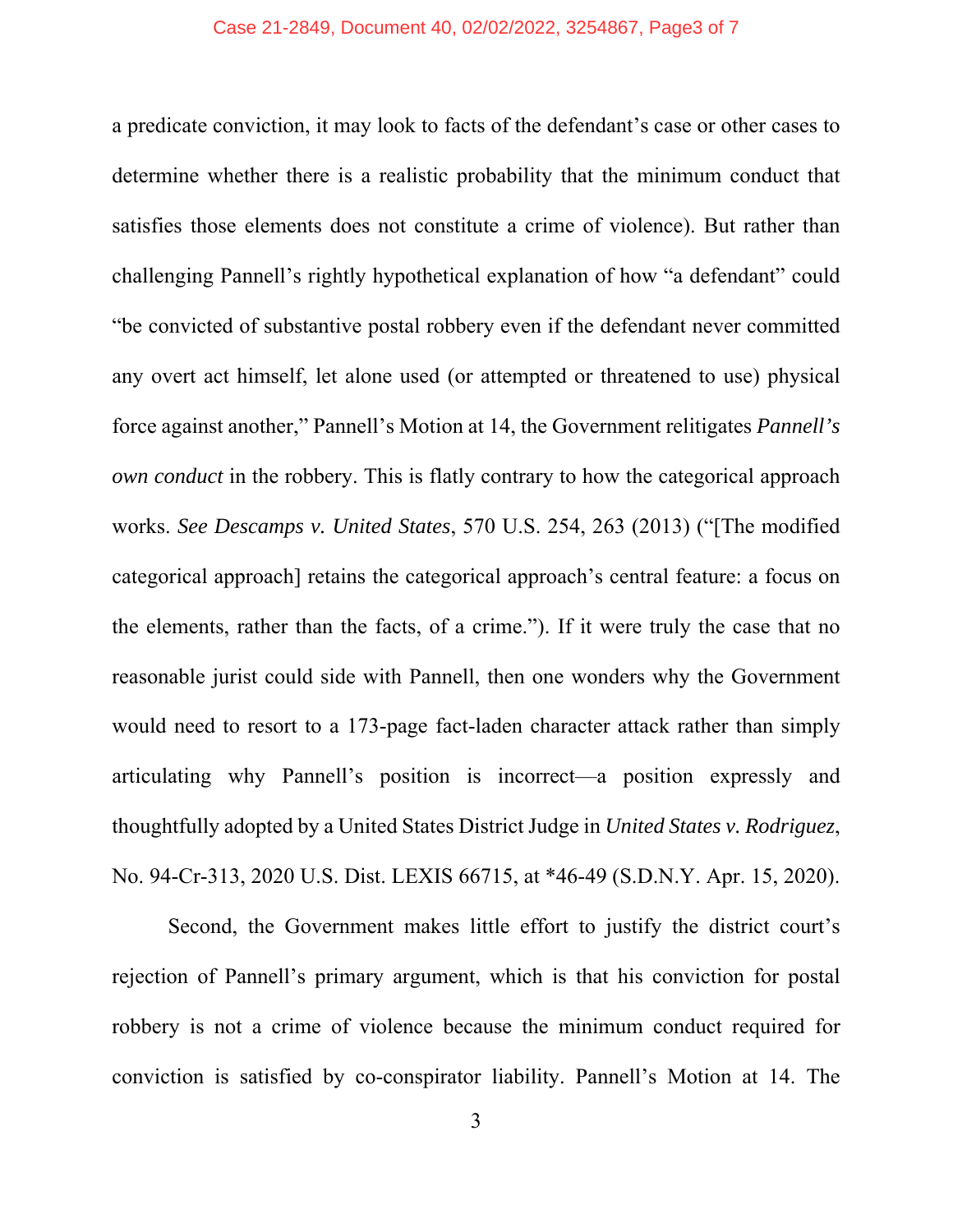#### Case 21-2849, Document 40, 02/02/2022, 3254867, Page4 of 7

Government simply reiterates the district court's use of this Court's unpublished summary order in *United States v. Blanco*, 811 F. App'x 696, 701 n.2 (2d Cir. 2020) (summary order), a case in which Pannell's issue was never even briefed. *See* Pannell's Motion at 16-18. In doing so, the Government recycles the district court's straw man, acting like Pannell has made a "transformation argument," Gov't Opp. at 18, in which Pannell's substantive robbery conviction is somehow transformed into a conspiracy conviction, as the defendant in *Blanco* intimated at oral argument in that case.

But Pannell has never made that argument. Pannell does not claim that his substantive robbery conviction was "transformed" into a conspiracy conviction. Rather, he claims that the "minimum conduct" necessary to be convicted of *substantive* robbery, as charged in his case, did not require any actual, attempted, or threatened use of violent force, and thus his *substantive* robbery conviction was not a crime of violence under 18 U.S.C. § 924(c)(3). The reason why his substantive robbery conviction did not require actual, attempted, or threatened use of violent force is that co-conspirator liability was sufficient to sustain the conviction. *See* Pannell's Motion at 13-14. But that argument does not entail any "transformation" of his substantive robbery count into a conspiracy count.

Third, the Government's reliance on other district court cases only further highlights the disagreement among the district courts concerning Pannell's issue for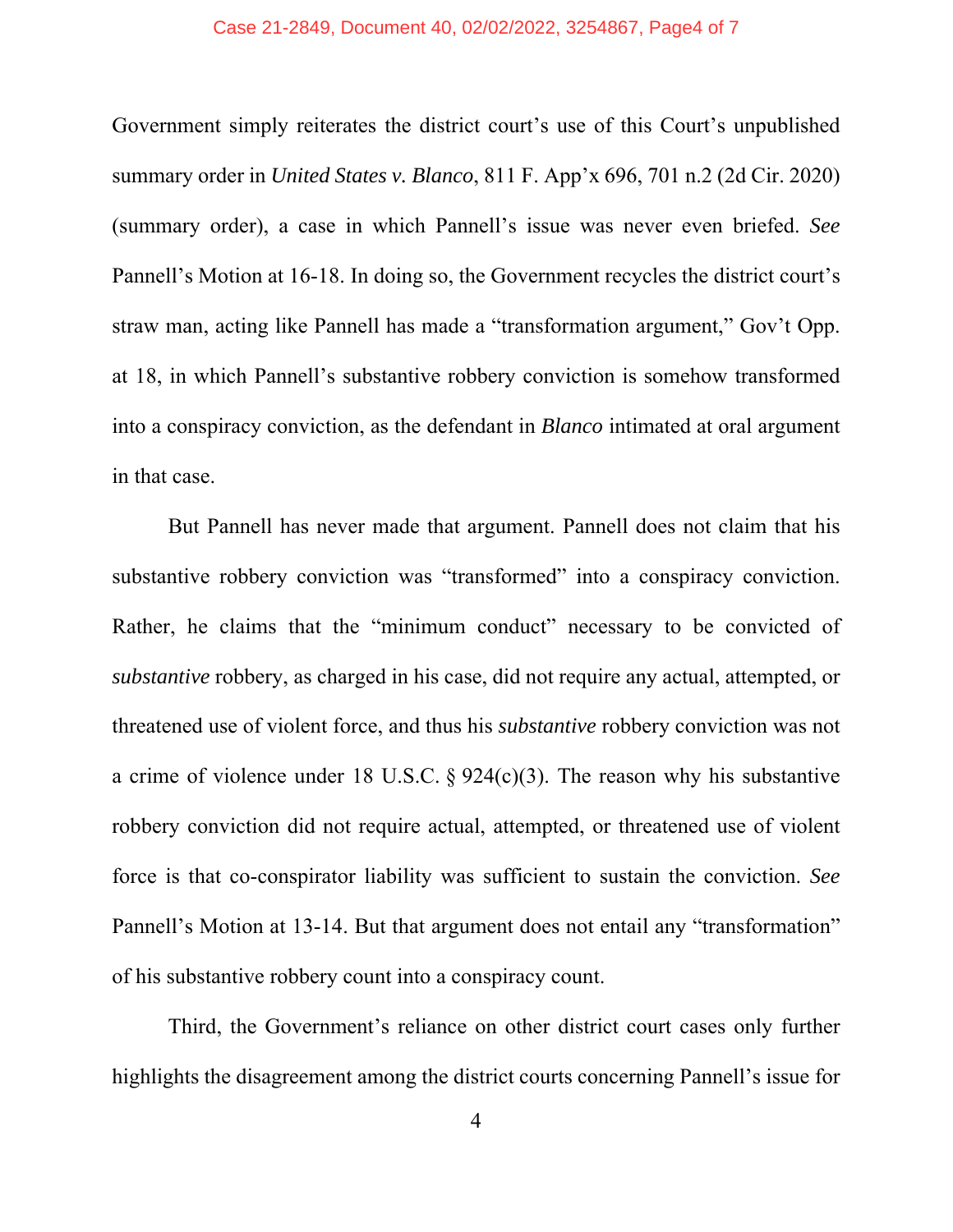appeal. The Government cites several cases that, it claims, have ruled contrary to *United States v. Rodriguez*, 2020 U.S. Dist. LEXIS 66715, such as *Sessa v. United States*, No. 92-CR-351 (ARR), 2020 U.S. Dist. LEXIS 110794 (E.D.N.Y. June 24, 2020); *Abouhalima v. United States*, No. 93-CR-180 (LAK), 2020 U.S. Dist. LEXIS 106973 (S.D.N.Y. June 18, 2020); and *United States v. Gomez*, No. 97-CR-696 (SHS), 2021 U.S. Dist. LEXIS 153945 (S.D.N.Y. Aug. 16, 2021).

But *Sessa* did not analyze the minimum conduct necessary for the defendant's predicate offense; rather, the court there simply stated, *ipso facto*, that "[a] substantive conviction of a categorical crime of violence involving a firearm is a valid predicate for a § 924(c) conviction, regardless of what theory of liability it proceeds on." *Sessa*, 2020 U.S. Dist. LEXIS 110794, at \*15. Likewise with *Abouhalima*: rather than identifying the minimum conduct necessary for conviction, as required by the categorical approach, the court rejected a "transformation" argument that Pannell does not make: "the *Pinkerton* instruction does not transform movant's conviction for assaulting a federal official into a conspiracy to do so." *Abouhalima*, 2020 U.S. Dist. LEXIS 106973, at \*5. And so, too, with *Gomez*: the court repeated *Abouhalima*'s transformation argument and adopted a theory completely at odds with the Supreme Court's categorical-approach jurisprudence that a defendant "constructively" commits a crime of violence when the defendant is convicted of a crime of violence based on *Pinkerton* liability. *Gomez*, 2021 U.S.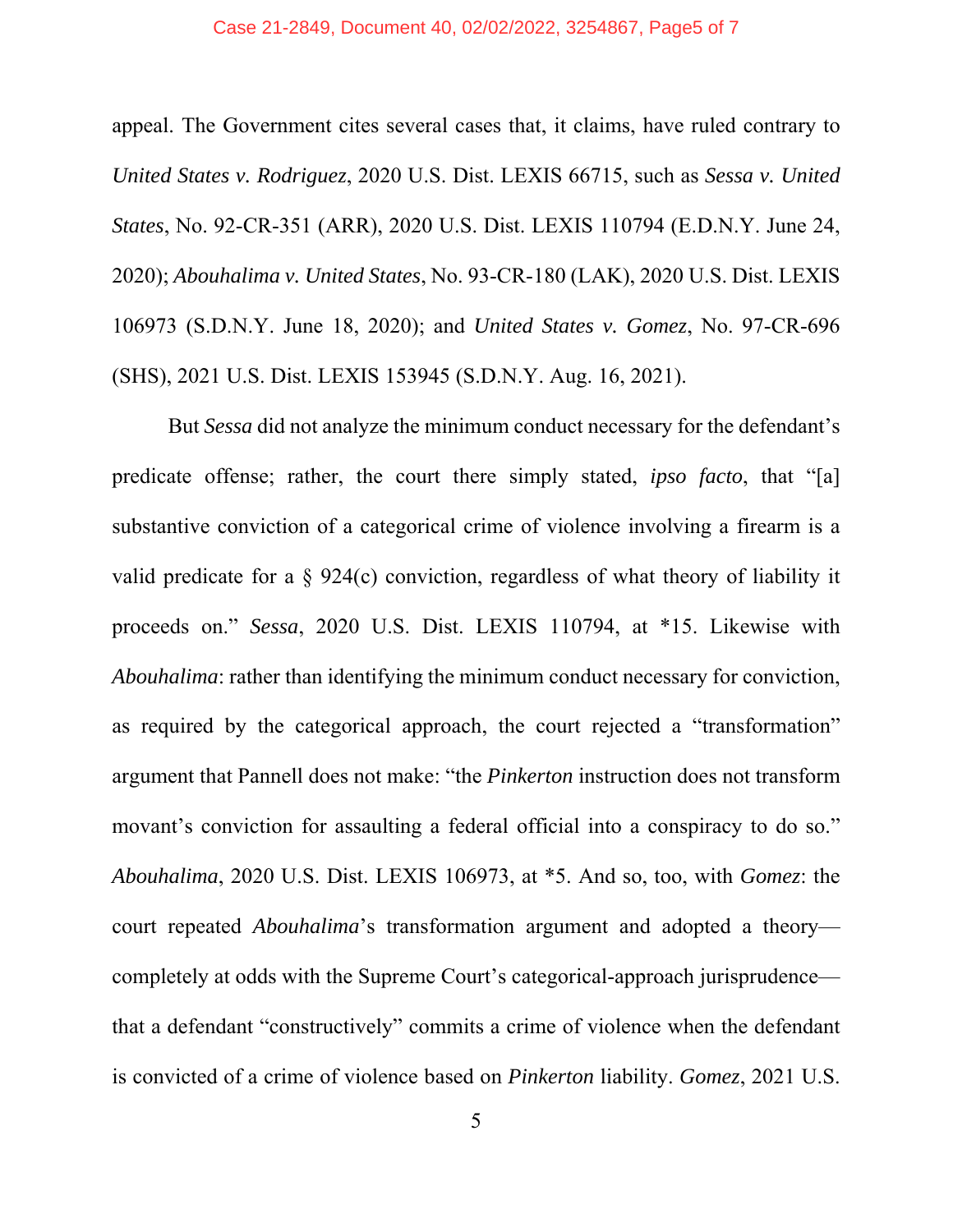Dist. LEXIS 153945, at \*10.

None of these cases directly engage with Pannell's "minimum conduct" argument, and none provide such cogent grounds for rejecting the *Rodriguez* Court's position as to permit a conclusion that reasonable jurists could not even debate the correctness of the district court's ruling in Pannell's case.

In sum, Pannell has satisfied the requirements for a COA. Pannell asks that the COA issue so that he may appeal the district court's denial of his petitions for relief under 28 U.S.C. § 2255.

Date: February 2, 2022 Respectfully submitted,

 /s/ Kyle Singhal Kyle Singhal Shon Hopwood HOPWOOD & SINGHAL PLLC 1701 Pennsylvania Ave., NW #200 Washington, D.C. 20006 Telephone: (817) 212-9041 kyle@hopwoodsinghal.com

*Counsel for Petitioner-Appellant Derrek Pannell*